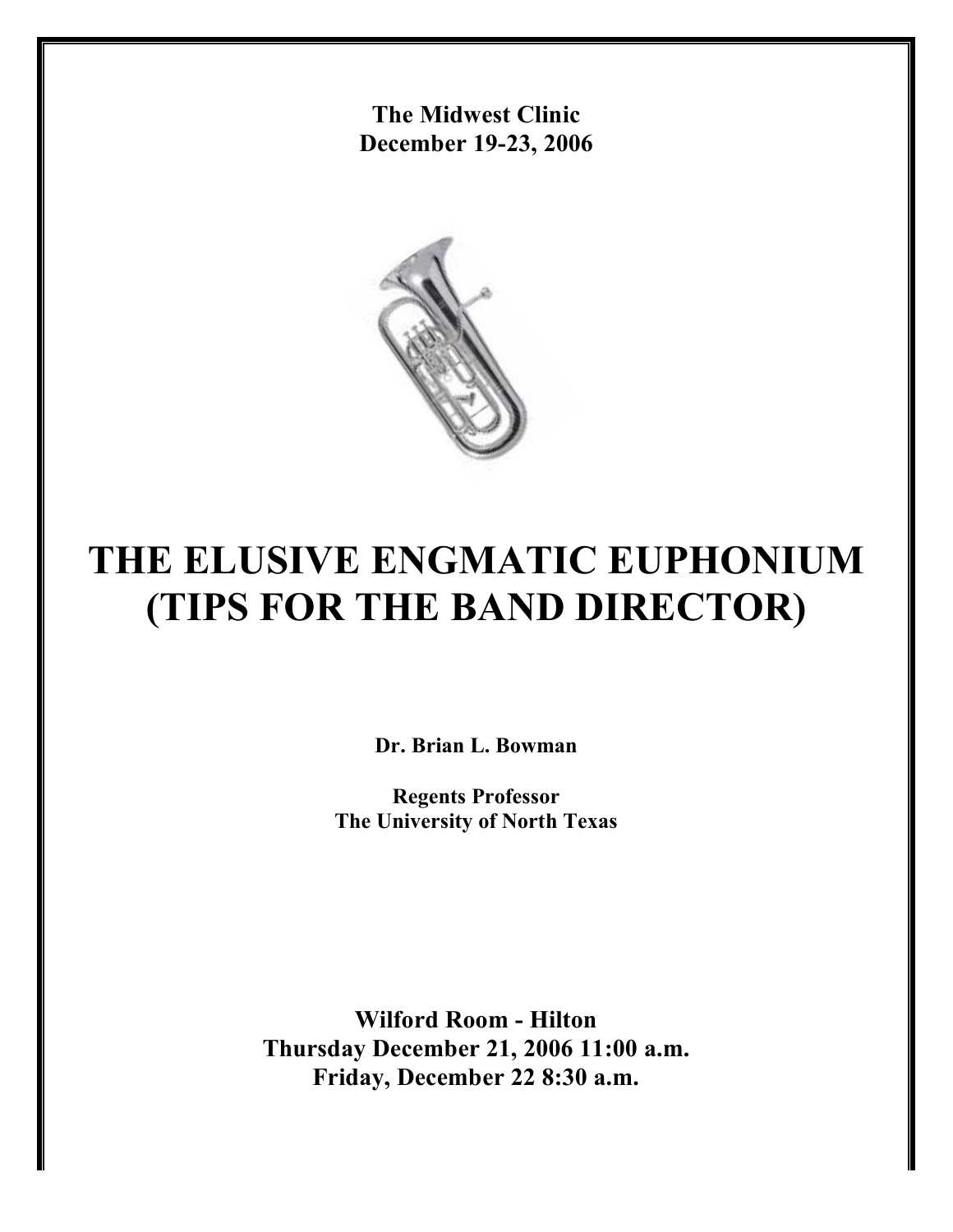# **THE ELUSIVE ENGMATIC EUPHONIUM (TIPS FOR THE BAND DIRECTOR)**

# **Dr. Brian L. Bowman Regents Professor The University of North Texas**

# **Importance of the euphonium in the band world.**

The euphonium is the most beautiful tenor soloist instrument in the band world.

- Difference between the euphonium and the baritone.
- Importance of tone quality development. (Euphonium means beautiful sound)

## **Basic euphonium (brass) teaching tips:**

- **Tone quality:**
	- o Embouchure basic formation: pitfalls.
	- o Rim placement
	- o Lack of "foundation"
	- o Excessive movement
	- o Clenched mouth (teeth)
	- o Closed throat
	- o Stretching the corners
	- Mouthpiece and visualizer use
- **Breathing**
	- o Posture (standing and sitting-pillow)
	- o Throat air vs. bottom-of-the-lung air.
	- o Flow vs. support
- **Vibrato**
	- o To use or not to use in the band section
	- o How to produce (jaw or lip, hand, diaphragmatic)
	- o When and how-to use
- **Benefits:**
	- o Enhancing the musical shape of the sound.
	- o Enhancing the ability to find the center of the pitch (intonation)
	- o Preventing embouchure lock-down in the upper register.

### **Golden rules of Vibrato**

- 1. Control the depth and speed
- 2. Be able to turn it off.
- **Technique**
	- o Fingers position (holding a pencil)
	- o Rhythm clarity of technique
	- o Slow Practice developing "lightening technique"
- **Articulation and the Tongue**
	- o Release vs. attacking the tone
	- o Three basic problems affecting articulation clarity, speed and control: 1. Chewing (chin moving)
		- 2. Embouchure ("Kissing" the mpc)
		- 3. Arching the tongue (snake-like)
	- o Declare Tongue Independence Day!
	- o Practice difficult tongued passages on single notes, then the changing notes.
	- o Practice Forte to develop consistently even tone quality.
- **Selection of equipment:**
	- **Mouthpieces** 
		- o Avoiding "c" or shallow cups.
		- o Making sure that they fit the shank.
		- Valves
			- $\circ$  3 or 4 (in a row or side action 4<sup>th</sup>)
			- o Compensating or non-
		- compensating
		- Bell up or bell forward
	- Finish, lacquer vs. silver
	- Extra equipment mutes, soft cases

**Conclusion**: The euphonium is capable of truly enhancing the sound and musicality of your ensemble. Encourage students to participate in solo and ensemble events and become members of the International Tuba and Euphonium Association.

> Assisted by members of the University of North Texas Euphonium Studio Elisa Harvey, Adam Lessard, Jamie Lipton,

- - - -
			-
		-
		-
		-